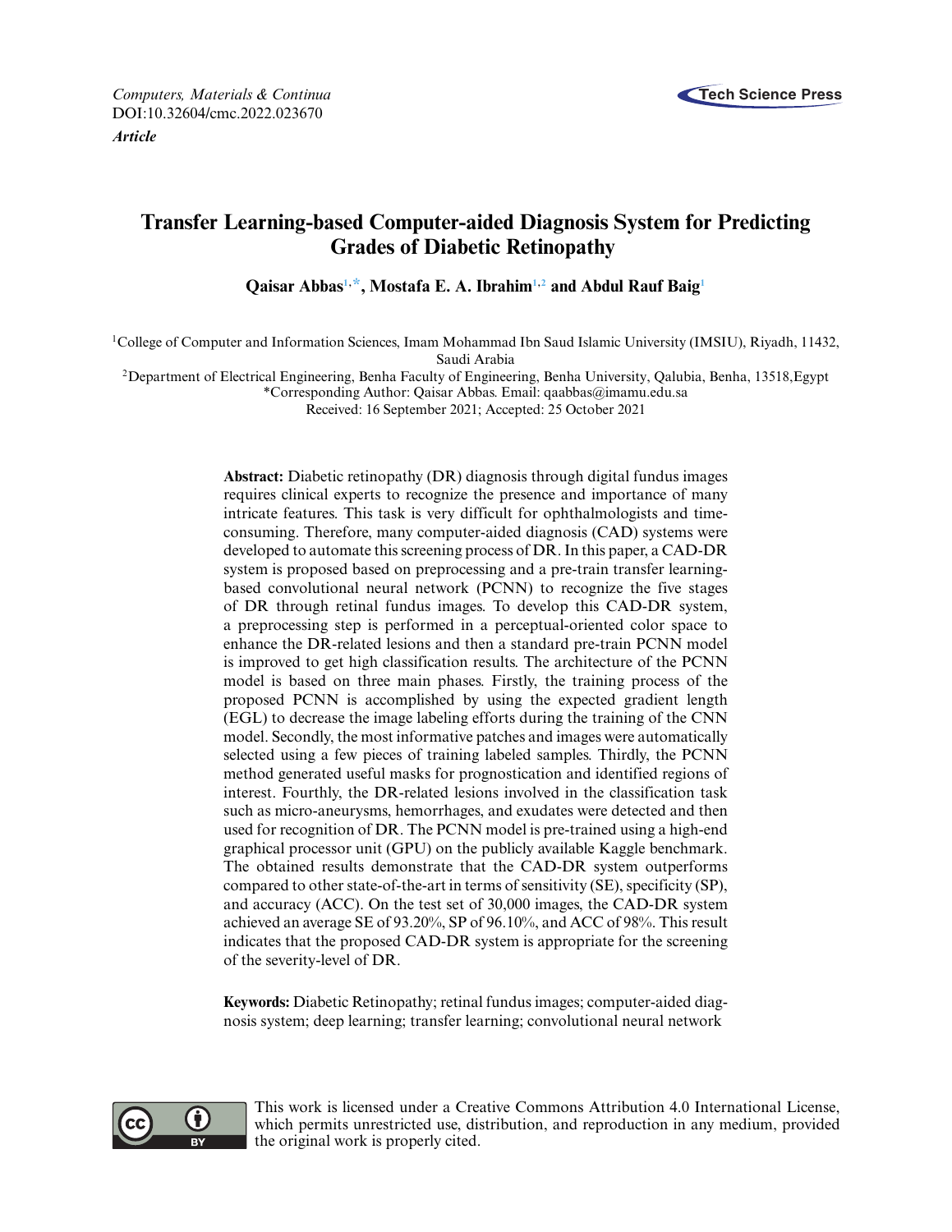# **1 Introduction**

One of the major causes of severe vision-loss among patients of diabetes is diabetic retinopathy (DR). DR is an asymptomatic disease, and it has no prior symptoms. However, many patients are suffered vision-loss without any proper diagnosis and treatment [\[1\]](#page-16-0). According to the statistics of [\[2\]](#page-16-1), 285 million population have diabetes, and one-third have signs of DR. In daily practice, ophthalmologists use non-mydriatic fundus images and Computer-aided diagnosis (CAD) programs for the early assessment/grade severity level of DR. The detection of lesions caused by DR is the basis of these earliest detection of DR. Those DR-related lesions in the fundus image are unhealthy objects appear on the retinal surface such as micro-aneurysms (MA's), exudates (EX's), hemorrhages (HEM's) and cotton wool spots (CWS). The visual example of such DR-related lesions along with severitylevel is shown in [Fig. 1.](#page-1-0) Proliferative (PDR) and nonproliferative (NPDR) are two main types of DR, where PDR is advanced form of eye disease, and NPDR is an early sign of DR stage. As shown in this figure, there are five grades of severity-level of DR such as (severity 0: normal, severity 1: mild NPDR, severity 2: moderate NPDR, severity 3: severe NPDR and severity 4: PDR). Manual segmentation and count of DR-related lesions by clinicians is a difficult and repetitive task. Moreover, the manual grading of DR requires extensive domain-expert knowledge and reader inter-/intra-class variability experience [\[3–](#page-16-2)[5\]](#page-16-3).



<span id="page-1-0"></span>**Figure 1:** A visual example of five severity stages of DR and two main categories Proliferative (PDR) and nonproliferative (NPDR), where (a) Shows the (severity 0: normal), (b) Severity 1: mild NPDR, (c) Severity 2: moderate NPDR, (d) Severity 3: severe NPDR, and (e) Severity 4: PDR along with sample of DR-based lesions (f)

Previously, several CAD systems have been developed to recognize grades of DR in the clinical setting by digital retinograph images. However, those CAD systems assist ophthalmologists to better screening of patients. As a result, the CAD systems helps clinical experts to identify the early signs of eye-related abnormality, which is difficult to identify by human naked eyes. It noticed that the DR is easily detected by a CAD system to grade the severity-level by using image processing and machine-learning techniques [\[6\]](#page-16-4) on retinograph images. Nowadays, the CAD systems for recognition of grades of DR are affected by various factors such as (1) it is very much difficult to identify DRrelated lesions and anatomical structure of retinograph, (2) it is also difficult to detect accurate and early stage of retinal structure because it changes during the time, and (3) there is a dire need to develop the effective and automatic CAD system to accurate screening of DR-related diseases. Currently, many deep learning (DL) models especially deep convolution neural networks (CNN) have demonstrated outperform performance in the grading of DR severity-levels. Thus, we have used also deep transfer learning (TL) technique to recognize stages of DR with a pre-processing step to solve the abovementioned problems. In addition, the proposed system is capable to work on much larger datasets and to reduce the inter-reader variability.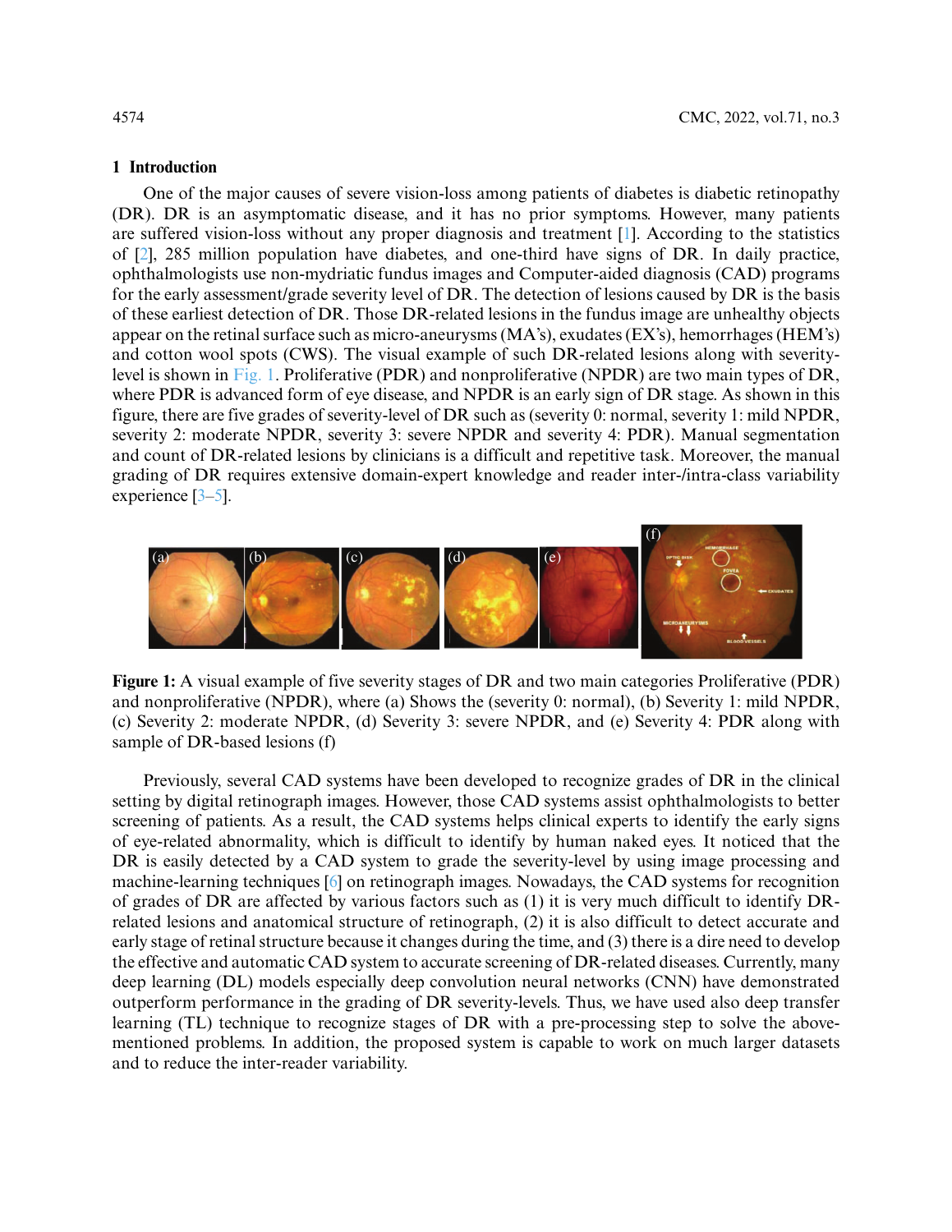# *1.1 Research Highlights*

The main contribution of proposed CAD-DR classification system are as follows.

- 1) A preprocessing step is developed in a perceptual-oriented CIEL<sup>∗</sup> a∗ b<sup>∗</sup> color space to enhance the contrast and adjust the light-illumination.
- 2) A pretrain TL (DL) approach is used through expected gradient length (EGL) to eliminate the need of large number of labeled fundus images. This step reduces training efforts for CNN model.
- 3) To develop PCNN, the 14-layer CNN network was pre-trained using fewer labeled fundus images. This can assist PCNN system to learn simple to complex fundus feature.
- 4) Useful masks can be generated by the proposed PCNN system to predict and segment DRrelated regions.
- 5) To the best of our knowledge, there is no previous CAD-DR model in the medical imaging field that works in harmony with CNN parameters to select the most informative patches and images.
- 6) State-of-the-art comparisons are also performed to test and evaluate the performance of proposed CAD-DR system.

# *1.2 Paper Organization*

The rest of the paper is organized as follows. Section 2 shows the literature review of the recent works related to the recognition of multistage of diabetic retinopathy (DR). In Section 3, the proposed methodology is described along with the acquisition dataset. Experimental results and comparisons with state-of-the-art methods are presented in Section 4. The discussion about the paper is described in Section 5 and finally, the paper concludes in Section 6.

# **2 Related Works**

Deep learning (DL) models especially deep convolution neural networks (CNN) have demonstrated outperform performance in the grading of DR severity levels in several settings and on several datasets when compared with traditional hand-designed methods [\[6\]](#page-16-4). A data science platform named Kaggle launched a DR detection competition in 2015, the top participants used different settings of CNN models on approximately 35,000 high-resolution labeled fundus images. They achieved that successful training of such CNN networks was based on the large size of annotated samples. In a previous study [\[7\]](#page-16-5), a CNN model was developed with data augmentation to classify DR into five stages such as normal, mild NPDR, moderate NPDR, severe NPDR, and proliferative PDR. Their model was trained on more than 100,000 labeled images, yielded comparable performance with a clinical expert. Similarly, Harry et al. in [\[8\]](#page-16-6) trained a 13-layer CNN model on 80,000 labeled images and obtained significant results in a classification of five severity-level of DR. Another study in [\[9\]](#page-16-7), a training procedure of CNN model was completed using 8,810 images and obtained comparable results with ophthalmologists. This presents a challenge in clinical practice, as the computational systems need thousands of labeled images to be feed to learn features, representing a time-consuming and expensive process. For a real-time scenario, a well-performing algorithm requires such as a fewer data-intensive CNN model that learns with a few labeled samples. Although, it observed that the previous CAD systems tried to detect DR-related lesions [\[10\]](#page-16-8) to recognize diabetic retinopathy. Those CAD systems are briefly described in the upcoming paragraphs and compared in [Tab. 1.](#page-3-0)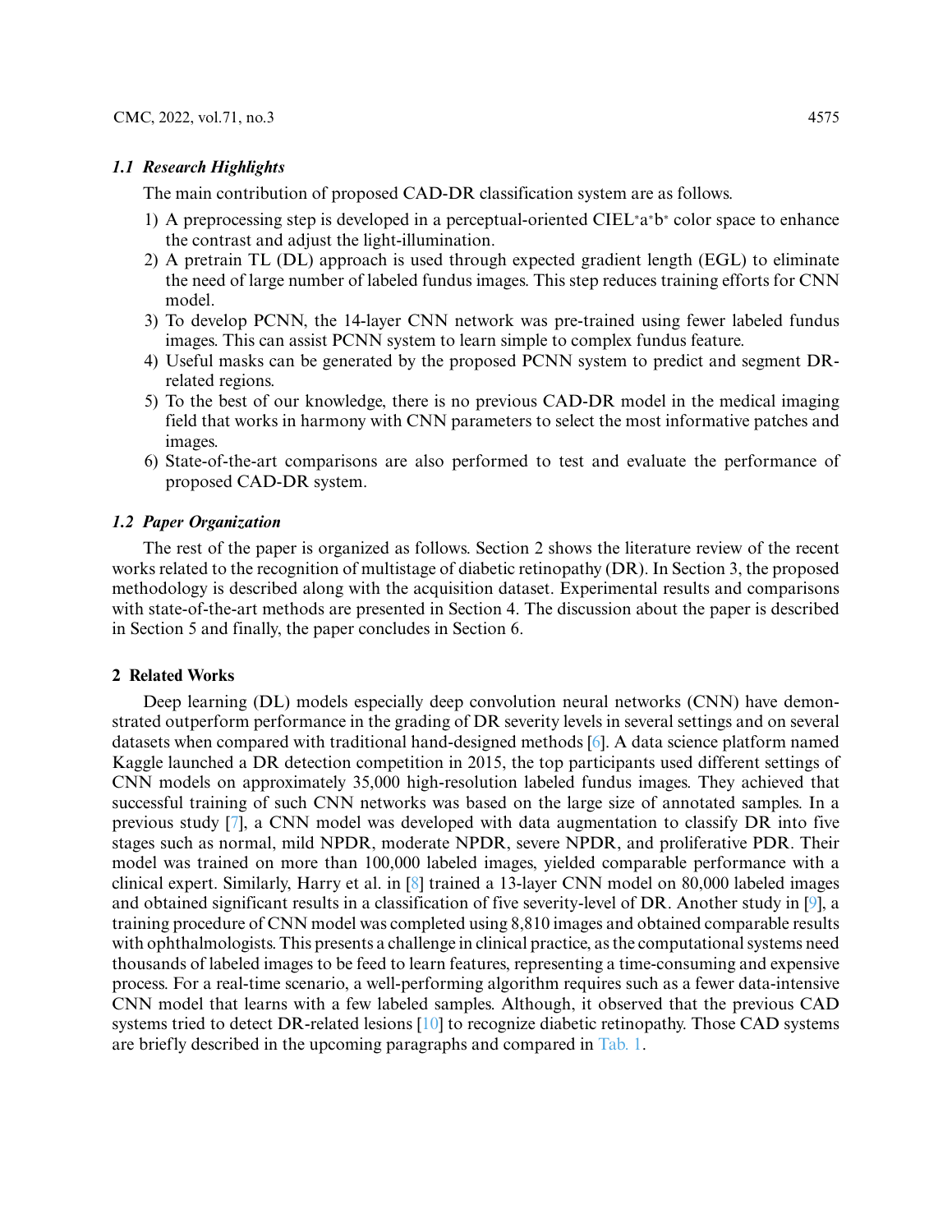Reference [\[11\]](#page-16-9) shows the Faster-RCNN deep-learning (DL) based method to classify five stages of DR lesions without using image preprocessing step for contrast enhancement and adjustment of light illumination. To extract features from retinograph images, the authors used the DenseNet-65 DL model, and then the Faster-RCNN model is finally utilized to recognize the severity-level of DR. For evaluation of the Faster-RCNN model, they used Kaggle and APTOS datasets to achieve 97.2% of accuracy. The reference [\[12\]](#page-16-10) showed that the current CAD systems for DR are expensive in computation and lack the ability to extract highly nonlinear features that are needed to classify it into five stages. In that study, they utilized the lowest possible learnable parameters were used to speed up the training and have faster convergence. They developed a VGG-NiN model based on the VGG16 transfer learning and spatial pyramid pooling layer. On collected datasets, they showed 83.5% classification accuracy on five stages of DR in comparison to other systems. Whereas in [\[13\]](#page-16-11), a pretrain based transfer learning algorithm (CNN) was used to detect five stages of DR from retinograph images. They showed that the CNN model based on pretrain strategy achieved higher performance compared to other systems. Similarly, in [\[14\]](#page-16-12), they used transfer learning (TL) with representational learning to recognize multiple stages of DR. They utilized the Inception-v4 TL pretrain model with fine-tune step. To grade DR into five stages, they used fine-tune to achieve 96.6% accuracy.

| Cited             | Methodology                                                                                      | Performance                                           | Limitation                                                                                             |
|-------------------|--------------------------------------------------------------------------------------------------|-------------------------------------------------------|--------------------------------------------------------------------------------------------------------|
| $\lceil 6 \rceil$ | Detection of referable<br>diabetic retinopathy (DR)<br>by DLA algorithms.                        | AUC: 0.955, SE: 92.5% and<br>98.5% of SP on 12,329.   | Without dermoscopy,<br>no-pre-processing, limited<br>grades of DR and huge<br>training time.           |
| $\lceil 7 \rceil$ | DLA algorithm to grade<br>DR.                                                                    | SE: 90.3%, SP of 98.1% on<br>9963 images              | No-pre-processing, and<br>DLA can be improved<br>through preprocessing and<br>best training steps.     |
| $\lceil 8 \rceil$ | A network based on CNN<br>architecture and focusing<br>on data augmentation                      | SE: 95% on 80,000 images                              | Through pre-processing<br>step, the SE can be<br>improved, and it required<br>huge computational time. |
| 9                 | Pretrain transfer<br>learning-based recognition<br>system for five stages of<br>DR.              | SE: 80.28% and SP: 92.29%<br>on $35,000$ images       | Without image<br>enhancement and<br>illumination adjustment,<br>and huge training time.                |
| [11]              | DenseNet-65 DL model,<br>and then the Faster-RCNN<br>model to recognize<br>severity-level of DR. | Kaggle and APTOS<br>datasets to achieve ACC:<br>97.2% | Without image<br>enhancement and<br>illumination adjustment,<br>and huge training time.                |

<span id="page-3-0"></span>**Table 1:** Computer-aided diagnosis systems to recognize grades of diabetic retinopathy. Performance based on sensitivity (SE), specificity (SP), accuracy (ACC), and area under the curve (AUC) are shown for deep learning algorithms (DLA)

(Continued)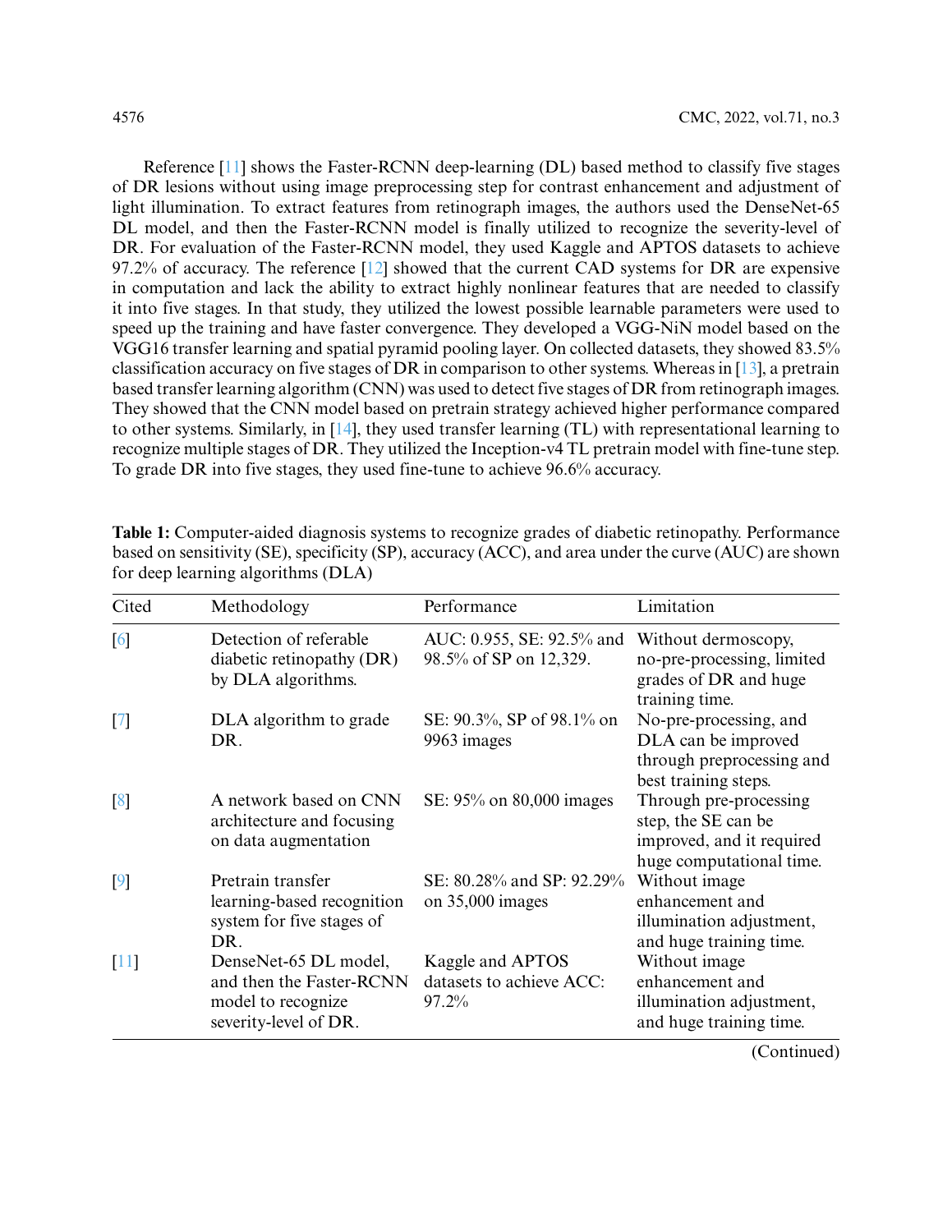| Cited              | Methodology                                                                                                                                                             | Performance                                      | Limitation                                                                                             |
|--------------------|-------------------------------------------------------------------------------------------------------------------------------------------------------------------------|--------------------------------------------------|--------------------------------------------------------------------------------------------------------|
| $\lceil 12 \rceil$ | A VGG-NiN model based<br>on the VGG16 transfer<br>learning and spatial<br>pyramid pooling layer                                                                         | $ACC: 83.5\%$                                    | Model can be improved by<br>preprocessing and effective<br>training process                            |
| $\lceil 14 \rceil$ | A pretrain transfer learning ACC: 96.6%<br>(TL) with representational<br>learning. They utilized the<br>Inception-v4 TL pretrain<br>model.                              |                                                  | Through pre-processing<br>step, the SE can be<br>improved, and it required<br>huge computational time. |
| $\lceil 15 \rceil$ | Saliency maps, structure<br>tensor and active counters<br>are used to segmented<br>DR-related lesions and<br>classify them through<br>VGG-19 into five stages of<br>DR. | SE: 82% and ACC: 96% on<br>20,000 Kaggle dataset | Through pre-processing<br>step, the SE can be<br>improved, and it required<br>huge computational time. |

**Table 1:** Continued

In this research [\[15\]](#page-16-13), the author's developed preprocessing-based segmentation along They used saliency maps detection to highlight anatomical structures of lesions compared to the background. Afterward, the structure tensor technique was applied to enhance the edges of the lesions and active contours is performed to accurately segment DR-related lesions. Finally, they used the VGG-19 pretrain TL model to identify the level of severity of DR. The experiments were performed on the Kaggle dataset consists of 20,000 images. On average, they reported 82% of sensitivity and 96% of accuracy. In contradiction with the above-mentioned approaches, the researchers in [\[16\]](#page-16-14) developed a recognition system of three stages-based DR instead of five severity-level of DR. In that study, they used semantic segmentation to detect microaneurysm along with CNN model to recognize three-stages of DR.

### **3 Proposed Methodology**

The [Fig. 2](#page-5-0) shows a systematic flow diagram of our proposed CAD-DR system through pretrain transfer-learning based model. The CAD-DR system is developed in different phases. In the first phase, the retinograph image is transferred to perceptual-oriented CIE L\*a\*b\* uniform color space and preprocessed it to adjust light illumination and enhance the contrast. In the next phase, the fourteen layers of CNN architecture is proposed by a pretrain transfer learning strategy. In first 10 layers, the different convolutional filters are used along with ReLU, BN and max pool layers. Next, the BN, Max pool and dropout layers are integrated and lastly, the ReLU and SoftMax layers are integrated to recognize five stages of DR.

# *3.1 Data Acquisition and Platform*

To pretrain and evaluate the proposed CAD-DR system, the retinograph images are obtained from the Kaggle platform [\[17\]](#page-16-15). The images in this dataset are captured from various patients in different light illumination, many age groups and different people's ethnicity. Due to these variations, it makes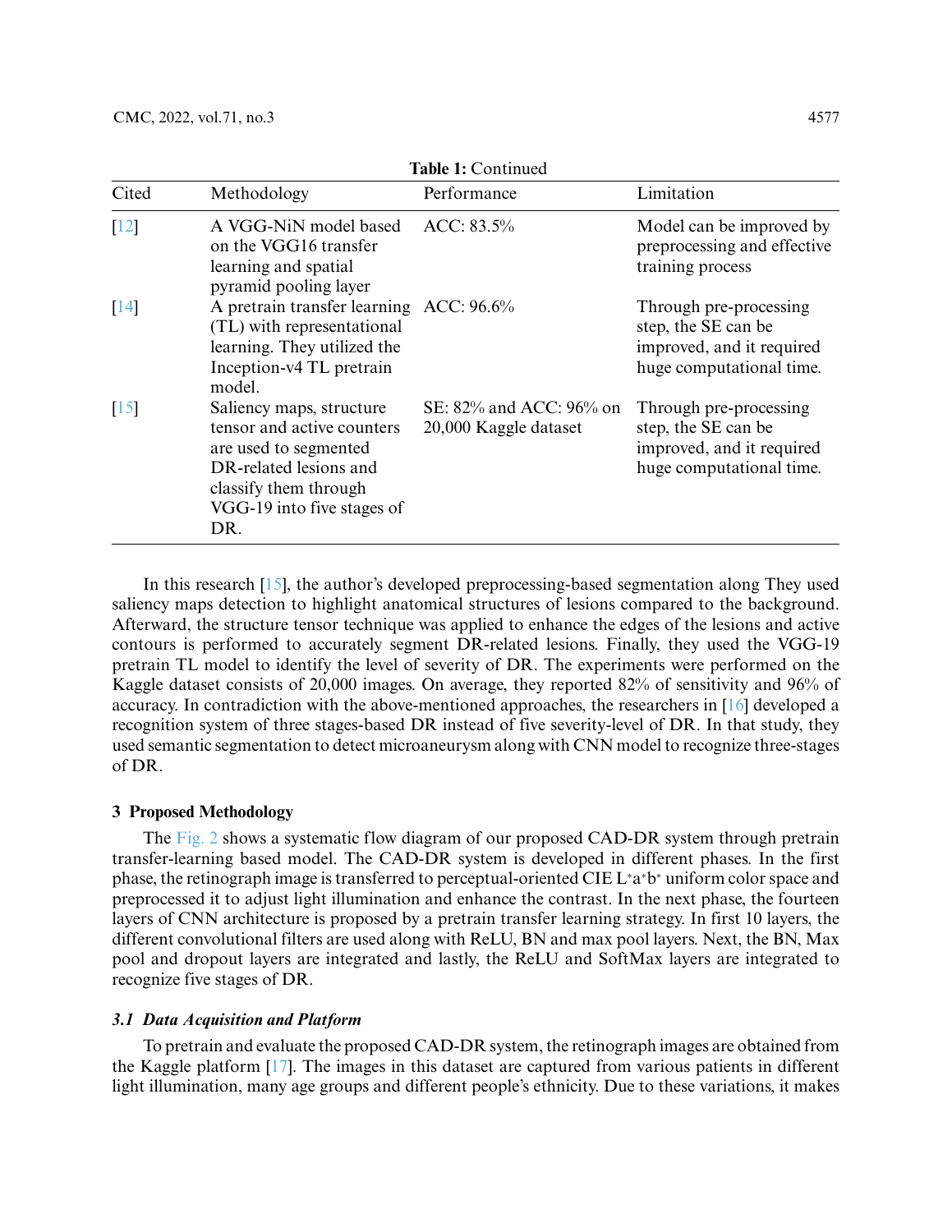distortion of pixel intensity within the image and creates other variations that affect the classification results. To overcome these issues, the contrast enhancement and light adjustment of retinograph images are implemented through uniform color space and non-linear wavelet technique as stated in [\[18\]](#page-16-16). After image normalization, the dataset resized to  $48 \times 48$  pixels which retained the fundus feature to identify and thus reduced memory size of dataset the GeForce GTX TITAN X 1080GPU could handle. Each image of the patient can only have one label corresponding to a single group depending on the divisions outlined for the dataset. Moreover, while testing to measure the performance of PCNN network, only unseen patches of patient images are considered.



<span id="page-5-0"></span>**Figure 2:** The proposed CAD-DR system to recognize five severity-level of diabetic retinopathy shown as a systematic flow diagram

The proposed CAD-DR based on PCNN model is trained using 80,000 images from the publicly available Kaggle dataset. Each image has a resolution of 6 M pixel and rated by the clinician for the presence of DR into five graded such as 0-normal, 1-mild DR, 2-moderate DR, 3-severe DR and 4-proliferative DR. These scales were used as labels to develop PCNN model. The training and testing procedures of PCNN are accomplished by using 50,000/30,000 images. All experimental codes were written in Python 3.6 and deep learning package Keras (http://keras.jo/) with the TensorFlow [\(http://deeplearning.net/software/tensorflow/\)](http://deeplearning.net/software/tensorflow/) backend. These platforms are used because of their low computational time, easy access to parameters and maturity level. The GeForce GTX TITAN X 1080GPU having a memory of 12 GB is the hardware used for the experiments. The proposed PCNN model classified image into each DR class in 0.04 s that shows the possibility of real-time feedback to the patient.

# *3.2 Data Augmentation*

To avoid overfitting and to improve the localization power of the proposed CAD-DR system, a dropout of 0.5 value on dense layers 12 and 13 with data augmentation such as flipping (horizontal and vertical) and random rotation  $0^\circ$ –270 $^\circ$  degrees are utilized. After data augmentation and cropping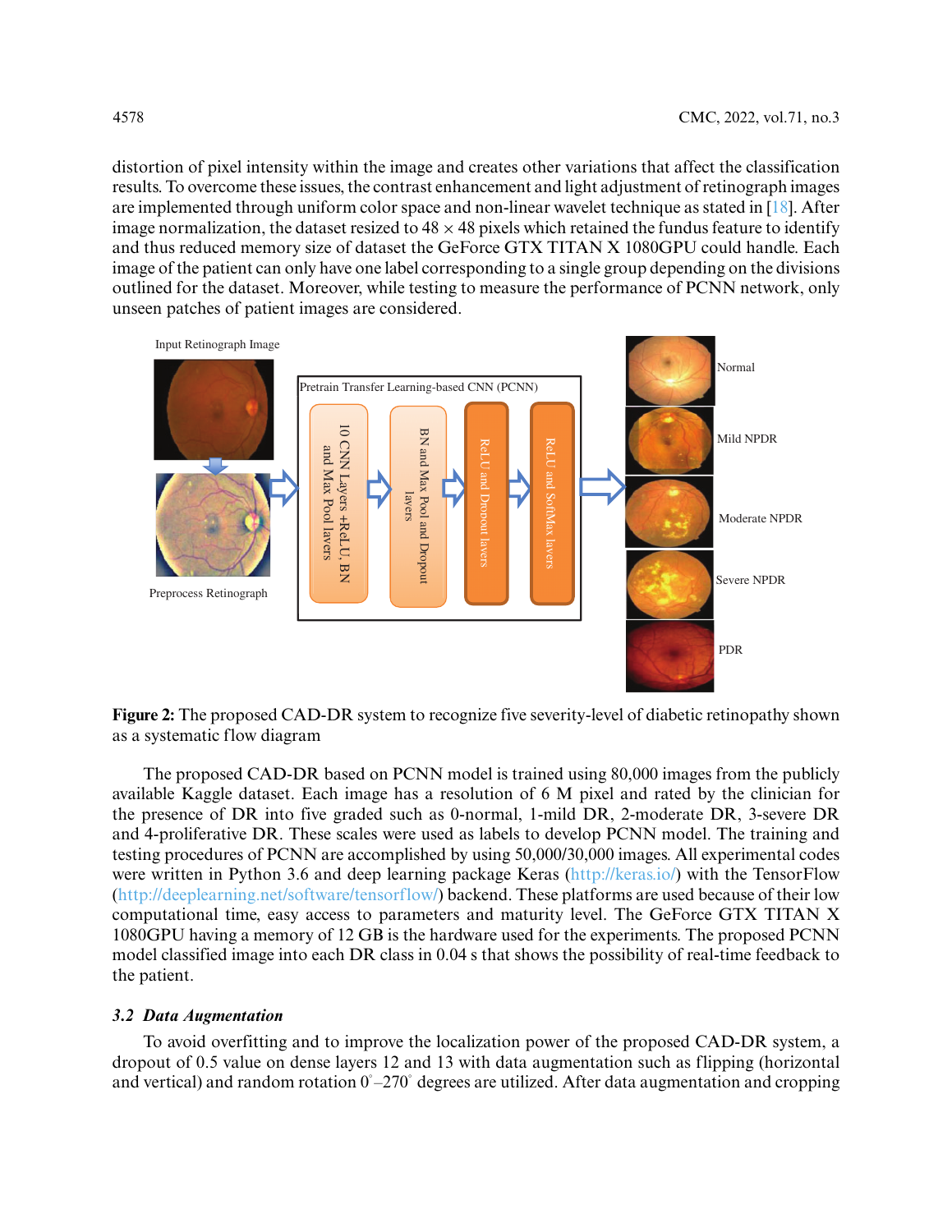steps, the dataset splits are undertaken. For this purpose, patches of each class are chosen randomly as follows: 8,760/1,314 patches for each of the classes in the training and testing splits. This data augmentation step is implemented through Albumentations library functions.

# *3.3 Preprocessing to Enhance Contrast and Illumination Adjustment*

Retinograph images are captured from different devices and environment conditions. A visual example is displayed in the  $Fig. 3$ . As a result, the preprocessing step is trying to enhance the patterns, which are presented in the DR-related lesions at the same time to decrease the training efforts in the classification phase. The selected space is kept as close as possible to human perception because the enhancement algorithm aims to help doctors in their diagnosis of retinopathy.



<span id="page-6-0"></span>

In practice, the color retinograph images can be characterized in different color spaces such as HSV (hue, saturation, value), RGB (red, green, blue), CIELUV, etc. The uniform color space is dependent on the application because the color space is very important for image enhancement. The HSV and RGB are not uniform color spaces so they cannot be adopted for image enhancement. As a result, if choose the right color space then the image enhancement method is helping the ophthalmologists in the diagnosis eye-screening process. Hence, it is required that the selected space must be as close as possible to human perception. The CIE L\*a\*b\* and CIE L\*u\*v\* color spaces are closed to human perception, but the CIE L<sup>∗</sup> u∗ v<sup>∗</sup> color space has a problem of white adaptation that can lead to poor image enhancement results. Therefore, in this paper, we have used CIEL<sup>∗</sup> a∗ b<sup>∗</sup> color space. To perform image enhancement on retinograph images, the first step is transformed from the ununiform RGB image into uniform perceptual-oriented color space (CIEL<sup>∗</sup> a∗ b∗ ). To perform this step, The only available color spaces close to human perception are CIE L<sup>∗</sup> a∗ b<sup>∗</sup> and CIE L<sup>∗</sup> u∗ v<sup>∗</sup> and both have been extensively used. It may be noted that the white adaptation in CIE L<sup>∗</sup> u∗ v<sup>∗</sup> can lead to poorer results as mentioned before. The white adaptation has a subtractive change that involves a vector displacement instead of the multiplicative normalization that will produce the desired proportional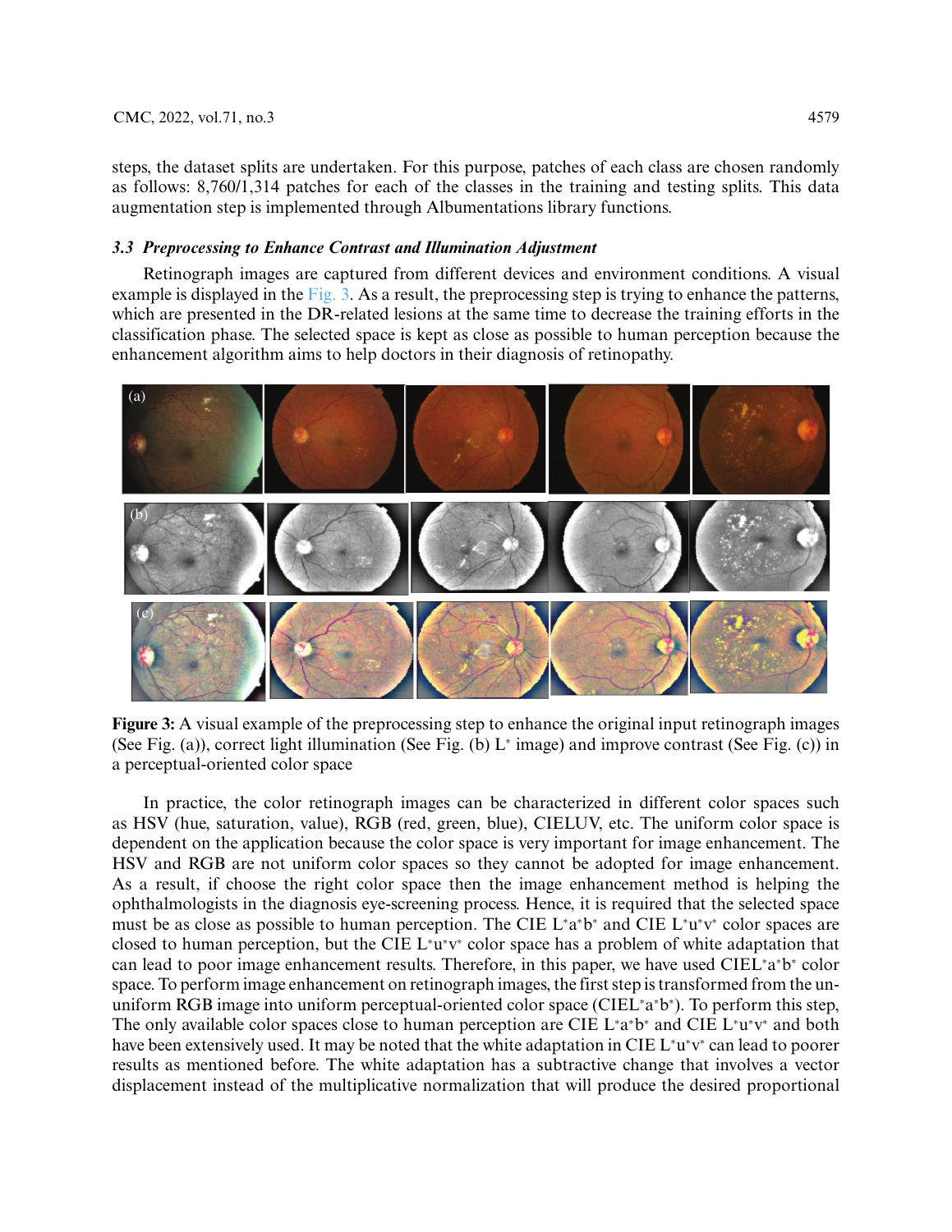movement. Therefore, our proposed algorithm initially transform the images from the RGB color space used by the acquisition device to CIE L<sup>∗</sup> a∗ b<sup>∗</sup> color space.

Contrast enhancement method that preserves the characteristically features of the images using multiscale discrete-shearlet transform (DST), the perceptual uniform color space CIE L<sup>∗</sup> a∗ b<sup>∗</sup> and a local-influence control function. The DST technique has provided in the past an efficient multiscale directional representation of the image in a discrete framework and it is, therefore, better suited for multi-scale edge enhancement than the traditional wavelet decomposition. The method follows three main steps: firstly, the DST coefficients of L<sup>∗</sup> plane in the corresponding subbands are modified by a Ben Graham's method [\[19\]](#page-17-0) to enhance the conditions of illumination for the images so that we can augment the perceptions from eye images and contrast adjustments, respectively. Secondly, the inverse transform is applied to modify L<sup>∗</sup> coefficients for a better reconstruction and visualization without generating artifacts. Thirdly, a<sup>∗</sup> and b<sup>∗</sup> planes are combined with this lightness component to perform the final enhancement.

# *3.4 Architecture of Pretrain Transfer Learning*

To develop this CAD-DR system, the pretrain CNN model is utilized as a basis and the corresponding layers are selected as required to recognize five stages of DR. This research uses a 14-layer CNN architecture, shown in [Fig. 4,](#page-7-0) after studying the literature for other complex image recognition tasks. It is perceived that an increased number of layers allows the network to learn the deepest features. For instance, the initial convolutional layer learns basic features like edges, while the last convolutional layer performs a learning process of DR lesions. This PCNN model consists of an input patch layer followed by the convolutional layer, max pooling, and fully connected layers. The soft-max classifier is used in the last fully connected layer to perform five severity levels of DR classification. Leaky rectifier linear unit (ReLU) with 0.01 value and then batch normalization was used as hyper-parameters after each convolutional layer to stop over-reliance on nodes in a network and to control feature maps per block. A kernel size of  $3 \times 3$  and  $2 \times 2$  was applied to perform max pooling. Similarly, the initialization of network layers was performed using the weights and biases from the method stated in [\[20\]](#page-17-1). Gaussian distribution technique was also applied to initialize the network to reduce training time and to randomly generate biases for the last fully connected layer.



<span id="page-7-0"></span>**Figure 4:** Proposed architecture of pretrain convolutional neural network (PCNN) model by using transfer learning-based CNN network

# *3.5 Procedure of Pretrain Transfer Learning*

The training of our CNN was accomplished using expected gradient length (EGL)  $[21,22]$  $[21,22]$  to decrease image labelling efforts during CNN training and to make CNN intelligent to learn features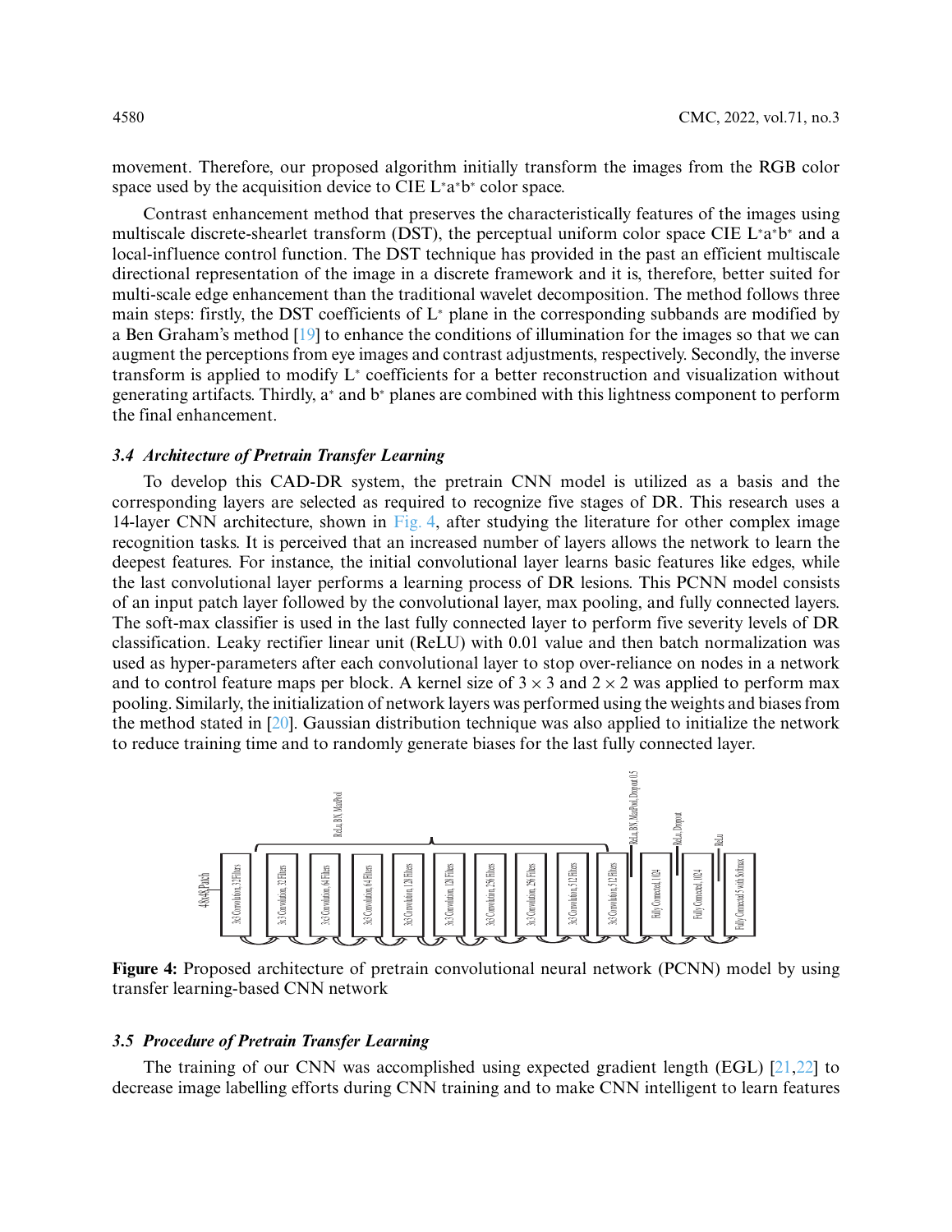from the relevant data. It trained PCNN system from scratch using a well-known optimization algorithm called Stochastic Gradient Descent (SGD) to optimize parameters by utilizing one instance or sample batches instead of complete training samples. [Eq. \(1\)](#page-8-0) illustrates SGD cost function J optimization using model parameters *ω*:

<span id="page-8-0"></span>
$$
\omega_{i+1} = \omega_i - \alpha \nabla_{\omega}(\omega_i; x^i; y^j) \tag{1}
$$

where *x* is an input matrix,  $x_i$  is an element of that matrix,  $\nabla_\omega$  is a weight of the convolution filter, b is the bias term, max(.) is the maximum function and  $x_i$  represents the region of x where the pooling operation is applied.

<span id="page-8-1"></span>
$$
\omega(\mathbf{x}_i) = \sum_{j=1}^l p(y^i = j | x^i) ||\Delta \mathbf{J} \mathbf{c}(\emptyset^i) || \tag{2}
$$

In [Eq. \(1\),](#page-8-0) Jc( $\emptyset$ <sup>*i*</sup>) represents a cost function applied at ith training sample  $(x^i, y^i)$  in iteration i,  $\sigma$ means learning rate and  $\Delta$  shows a gradient operator. A training sample ith with its label is then used to estimate the cost function  $Jc(\emptyset)$  and its gradient length  $||\Delta Jc(\emptyset)||$ . To select the most relevant image patches, each batch of SGD depends on the highest gradient value of instance, having a probability of sample with y<sup>th</sup> label. A term l in [Eq. \(2\)](#page-8-1) indicates total number of labels, while  $\Phi$  represents sort values used by EGL algorithm from unlabeled data pool U. The selection mechanism of most informative samples is performed using the calculation of two terms of  $Eq. (1)$  such as, a probability of sample with j<sup>th</sup> label, forward propagation across the network is performed to get same probabilities from the last dense layer. Whereas gradient length is calculated using backward propagation to get frobenius norm of gradient parameter. This strategy is then repeated for all labels of each sample. At last, k sample with highest EGL value is chosen from the sort data pool  $\Phi$ . Algorithm 1 shows the patch selection steps by our PCNN network. After calculation of the significant patches by Algorithm 1, it is straightforward to extend our experiments to choose the most informative images within training dataset. This was done by the calculation of interestingness of an image using image squares (patches) with the given stride and then densely calculating  $\Phi$ . Afterwards, image sortation by their top EGL value was done and then patches belong to the most relevant image added to the training data for further parameter updates by Algorithm 1 until convergence. These steps were described in Algorithm 2.

|                     | <b>Algorithm 1:</b> A patch selection step to train PCNN model                                                                      |
|---------------------|-------------------------------------------------------------------------------------------------------------------------------------|
| <b>Requirement:</b> | Labeled (patch) dataset P, initial trained model M using patches in $P \in \text{Input}$ , k<br>samples of most informative patches |
| 1.                  | While no convergence do                                                                                                             |
| 2.                  | Generate and mix sample batches from $P$                                                                                            |
| 3.                  | For each batch do                                                                                                                   |
| 4.                  | calculate $\Phi(x)$ using M, for all $x \in$ batch                                                                                  |
| 5.                  | end for                                                                                                                             |
| 6.                  | perform sorting process of $\Theta$ values and return highest k sample $P_k$                                                        |
| 7.                  | update M via $P \cup P_{k}$                                                                                                         |
| 8.                  | end while                                                                                                                           |
| <b>Requirement:</b> | Labeled (patch) dataset P, initial trained model M using patches in $P\epsilon$ Input, k samples<br>of most informative patches     |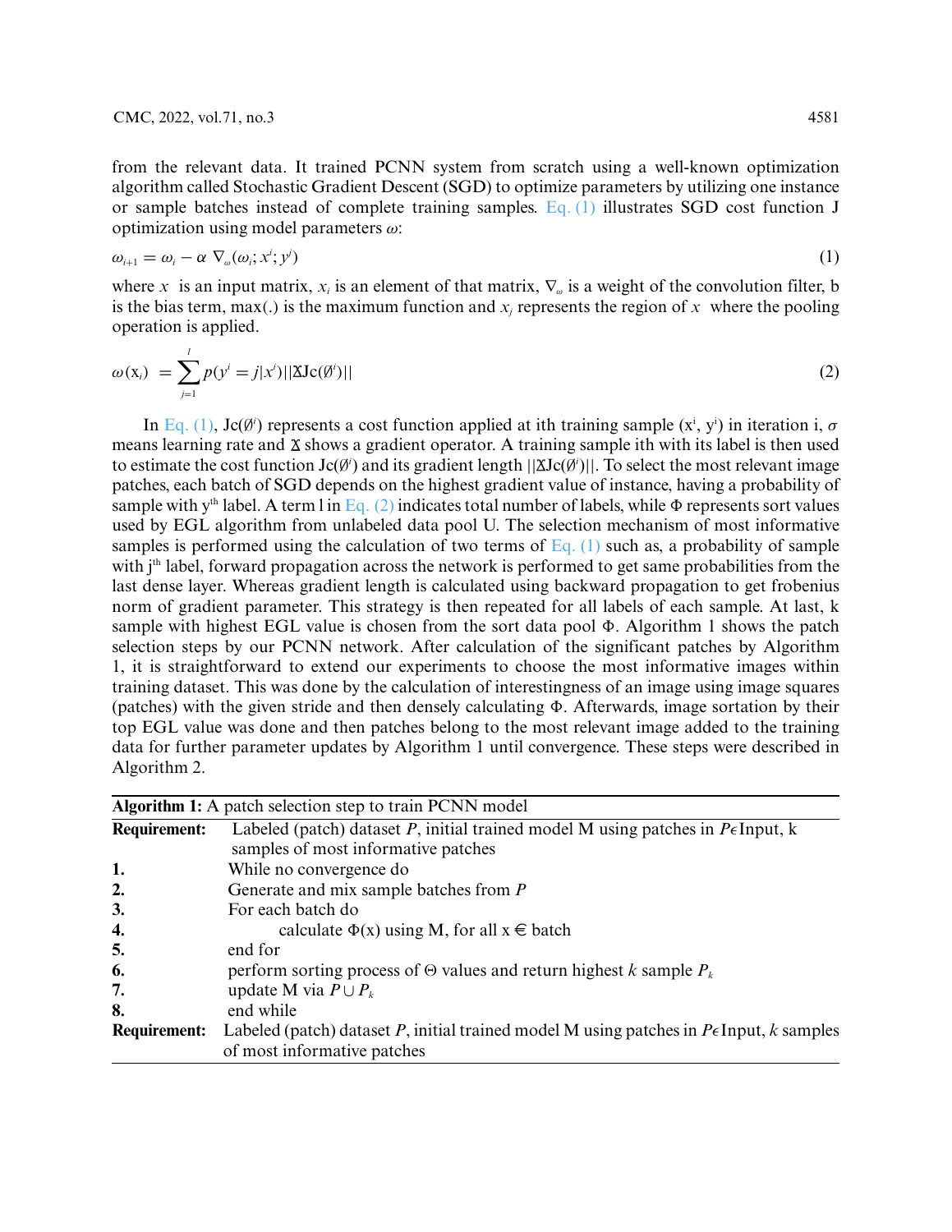|                     | <b>Algorithm 2:</b> A patch selection step to train PCNN model                                                                               |  |  |  |  |  |
|---------------------|----------------------------------------------------------------------------------------------------------------------------------------------|--|--|--|--|--|
| <b>Requirement:</b> | Labeled (patch) dataset $P$ , training set $T$ , number n of initial images to look at                                                       |  |  |  |  |  |
| 1.                  | Chose randomly an initial set Tn of images                                                                                                   |  |  |  |  |  |
| 2.                  | An initial training of model M using the expert notions from the n images                                                                    |  |  |  |  |  |
| 3.                  | While no convergence do                                                                                                                      |  |  |  |  |  |
| 4.                  | For each image in T/Tn do                                                                                                                    |  |  |  |  |  |
| 5.                  | Patched image and calculate $\partial_{\text{image}} = \sum_{\text{patch } \epsilon \text{ input\_image}} \emptyset(\text{patch})$ , using M |  |  |  |  |  |
| 6.                  | end for                                                                                                                                      |  |  |  |  |  |
| 7.                  | Perform sorting process on all $\partial_{\perp}$ image values and return an image with highest $I_{max}$                                    |  |  |  |  |  |
| 8.                  | $T_n = T_n \cup I_{max}$                                                                                                                     |  |  |  |  |  |
| 9.                  | $P_n = patch \in P_i$ , for all i $\in T_n$                                                                                                  |  |  |  |  |  |
| 10.                 | Update M with the patches Pn and k selected patches via Algorithm 1                                                                          |  |  |  |  |  |

To calculate the loss function of PCNN model, the categorical cross-entropy (CCE) loss function is utilized and applied after SoftMax function for taking the final decision of five severity level of diabetic retinopathy. The CCE loss function is also known as SoftMax Loss. In practice, it is a combination of SoftMax activation with a cross-entropy (CE) loss. If the CCE loss is used, then the PCNN network model is trained to output a probability over the CC classes for each image. The CE Loss is defined as:

Cross-entropy (CE) Loss = 
$$
-\log\left(\frac{e^{sp}}{\sum_{j}^{C} e^{sj}}\right)
$$
 (3)

where, the parameter *SP* is the PCNN score for the positive class. This loss function then able to compute the gradient with respect to the output neurons of the PCNN model to backpropagate it through the network and boost the defined loss function tuning the network parameters. As a result, it is necessary to calculate the gradient of CE Loss with respect to each PCNN class score in ss. The loss terms are zero for the negative classes. The [Fig. 5](#page-9-0) shows the visual plots of loss *vs.* validation of the proposed PCCN model.



<span id="page-9-0"></span>**Figure 5:** Proposed architecture of pretrain convolutional neural network (PCNN) model by using transfer learning-based CNN network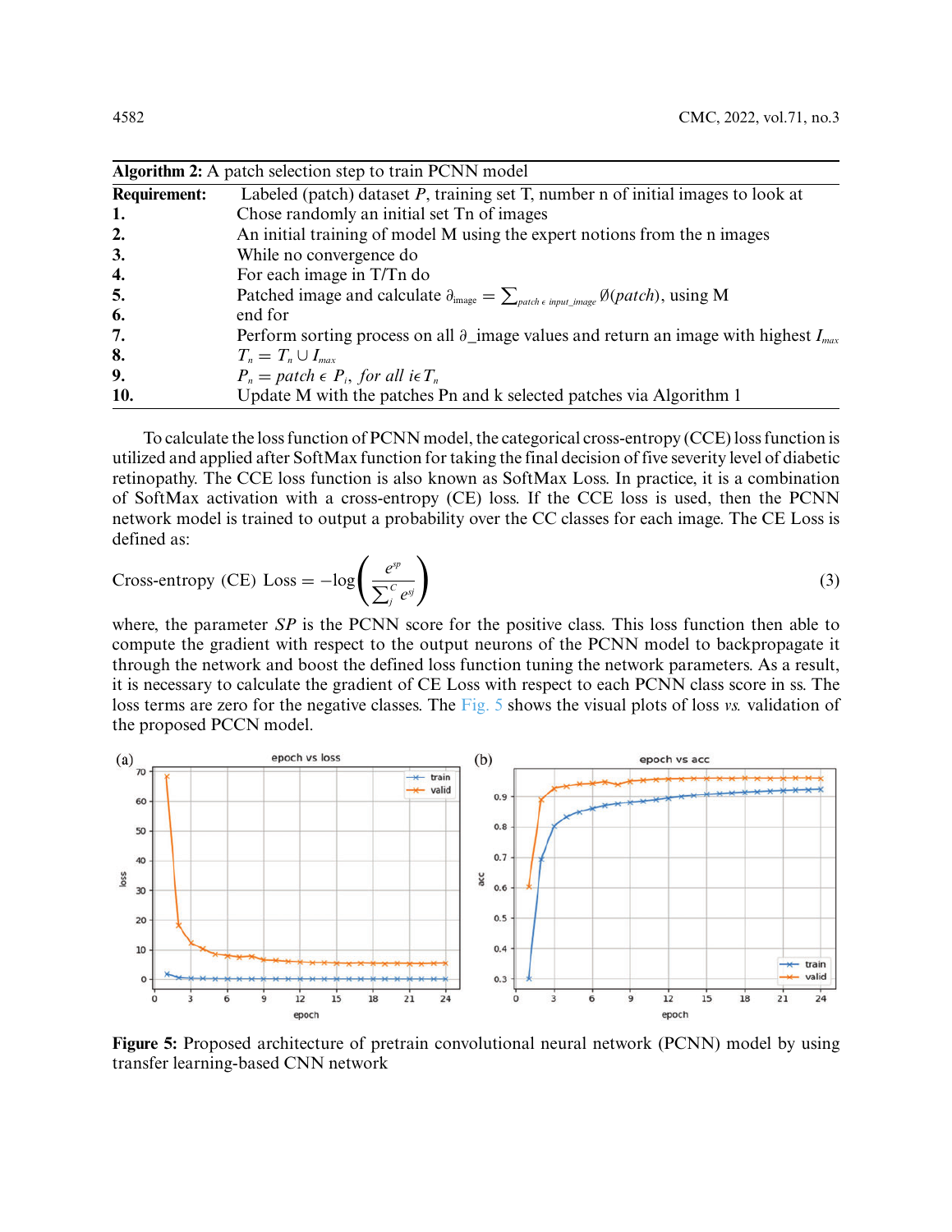### **4 Experimental Results**

# *4.1 Hyperparameter Settings*

The proposed PCNN model to recognize severity-level of DR is formed by stacking the fourteen layers of the network including dropout and SoftMax layers. Transfer learning is used for the convolutional layers of the PCNN network. Fine tuning is also applied to the fully connected layers of the PCNN. The hyper-parameters along with their values are shown in [Tab. 2.](#page-10-0) An adaptive learning rate is used so that the learning process can be speeded up and over-fitting can be avoided. Initially, the learning rate is set to 0.01. Iterations are monitored and if the validation loss does not improve for five consecutive iterations, then the learning rate is decreased by a factor of 0.1. In addition, we used batch size of 8, minimum learning rate of 0.0001, initial learning rate of 0.01, momentum of 0.9, number of epochs of 24 and network layers of 14 to test and train the PCNN model.

| Grades         | Severity level          | $SE(\%)$ | $SP(\%)$ | ACC(%) | F1-score |
|----------------|-------------------------|----------|----------|--------|----------|
| $\mathbf{0}$   | Normal                  | 98.15    | 97.70    | 99     | 95       |
| $\mathbf{1}$   | Mild NPDR               | 93.45    | 96.98    | 95     | 97       |
| $\overline{2}$ | Moderate<br><b>NPDR</b> | 88.55    | 93.30    | 93     | 99       |
| 3              | <b>Severe NPDR</b>      | 88.45    | 92.19    | 90     | 94       |
| $\overline{4}$ | <b>PDR</b>              | 90.45    | 92.31    | 90     | 93       |
|                | Average result          | 93.20    | 96.10    | 98     | 91       |

<span id="page-10-0"></span>**Table 2:** Performance of the proposed PCNN with preprocessing step model for classification of fiveclass severity level of DR on 30,000 test images

## *4.2 Statistical Metrics*

Five evaluation metrics have been used to evaluate and compare our model with other systems. These commonly used metrics are accuracy, F1-score, sensitivity, specificity, and ROC-AUC. The F1 score is the harmonic mean of the precision and recall. We have included F1 score as a metric because there is a large class imbalance. Since F1 score is the harmonic mean of precision and recall, it is considered a better metric than accuracy in such cases. A higher F1 score implies a better system. Sensitivity is used to measure true positive rate which in our case means the correct identification of vessel pixels. In contrast, specificity measures the true negative rate and that corresponds to the ability of identification of non-vessel pixels by our model. AUC is used to measure the ability of the model at discriminating between vessel pixels and non-vessel pixels. ROC graph plots the true positive rate against the true negative rate at various thresholds and AUC is the area under the ROC curve. The higher the AUC the better the model. The suitability of the proposed PCNN system for five severity level of DR was evaluated on 30,000 test images using the statistical metrics, i.e., sensitivity (SE), specificity (SP) and an accuracy. We define SE as the number of images correctly classified as having DR among the total amount with DR and SP as the number of images correctly identified as having no DR out of the total number with no DR. The accuracy is defined as the number of patients that are correctly classified by the system.

$$
Sensitivity (SE) = \frac{TP}{TP + FN}
$$
 (4)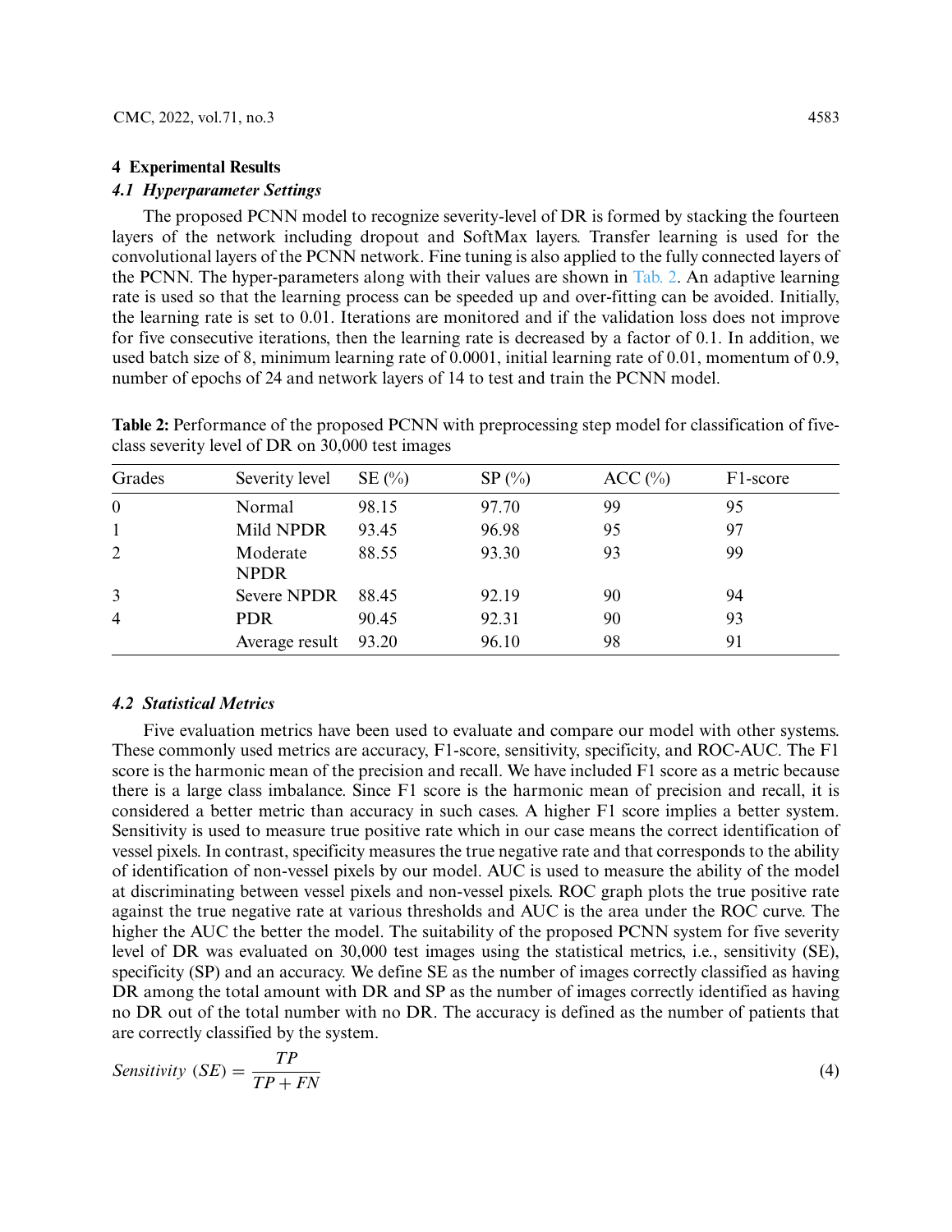$$
Specificity (SP) = \frac{TN}{TN + FP}
$$
\n(5)

$$
Accuracy (ACC) = \frac{TP + TN}{TP + FN + TN + FP}
$$
\n
$$
(6)
$$

$$
F1-score = 2 \times \frac{Precision \times Recall}{Precision + Recall}
$$
 (7)

# *4.3 Results Analysis and Comparisons*

This retinograph images' dataset is divided into 40% of the testing set and the rest as the training set. Also, we have split again the training set into 40% and assigned it to the validation set, and the rest is used for training purposes. On a total of 30,000 images in the dataset, the 60% is working as the training set, 20% as the validation set, and 20% as the test set. There are 24 epochs performed based on the 10-fold cross-validation set. The [Fig. 5](#page-9-0) displays the proposed model training and testing loss versus accuracy diagram. From this figure, it is noticed that this plot is displayed without performing any fine-tune of the proposed model. In addition, this figure shows that the change between the predicted stage of DR by our model and the true value in the form of the loss function, which is measured by a category cross-entropy.

[Fig. 6](#page-12-0) shows the confusion metrics to achieve the results for recognition of five stages of diabetes retinopathy. This confusion metric is calculated based on 20,000 retinograph images. This metric is calculated based on proposed architecture of pretrain convolutional neural network (PCNN) model by using transfer learning-based CNN network. On average, the 0.90 detection accuracy is obtained to predict five stages. However, if training and testing datasets are increased to 30,000 then the detection accuracy is increased too. The [Tab. 2](#page-10-0) reports the highly acceptable SE values for normal (98.15%), mild (93.45%) and proliferative (90.45%) DR classes of the proposed CAD-DR system by using preprocessing step and pretrain PCNN architecture. While the values of SP and classification accuracy for five-classes of DR were found up-to-the-mark. The proposed PCNN is significantly improved in SE of 93.20%, SP of 96.10% and an accuracy of 98% on the 30,000 test samples. However, the [Tab. 3](#page-12-1) shows the lower results because we did not use preprocessing step. We have also compared the PCNN transfer learning model with other transfer learning (TL) algorithms such as VGG16, VGG16noFC1, VGG16noFC2 and InceptionV3. On average, the results are mentioned in [Tabs. 4](#page-13-0) and [5](#page-13-1) describes the parameter used to compare the different TL models. The PCNN model is outperformed compared to all other TL algorithms because of use of effective layers with loss function.

We have also performed comparisons of the proposed CAD-DR system with other state-of-theart systems such as CNN-Pratt-2016 [\[8\]](#page-16-6), DenseNet-Albahli-2021 [\[11\]](#page-16-9), and VGG-Khan-2021 [\[12\]](#page-16-10) in terms of recognition of five stages of DR. We have implemented by ourselves other state-of-the-art DR systems such as CNN-Pratt-2016, DenseNet-Albahli-2021 and VGG-Khan-202. The authors are requested to read those papers for detailed implementation of these papers. We have selected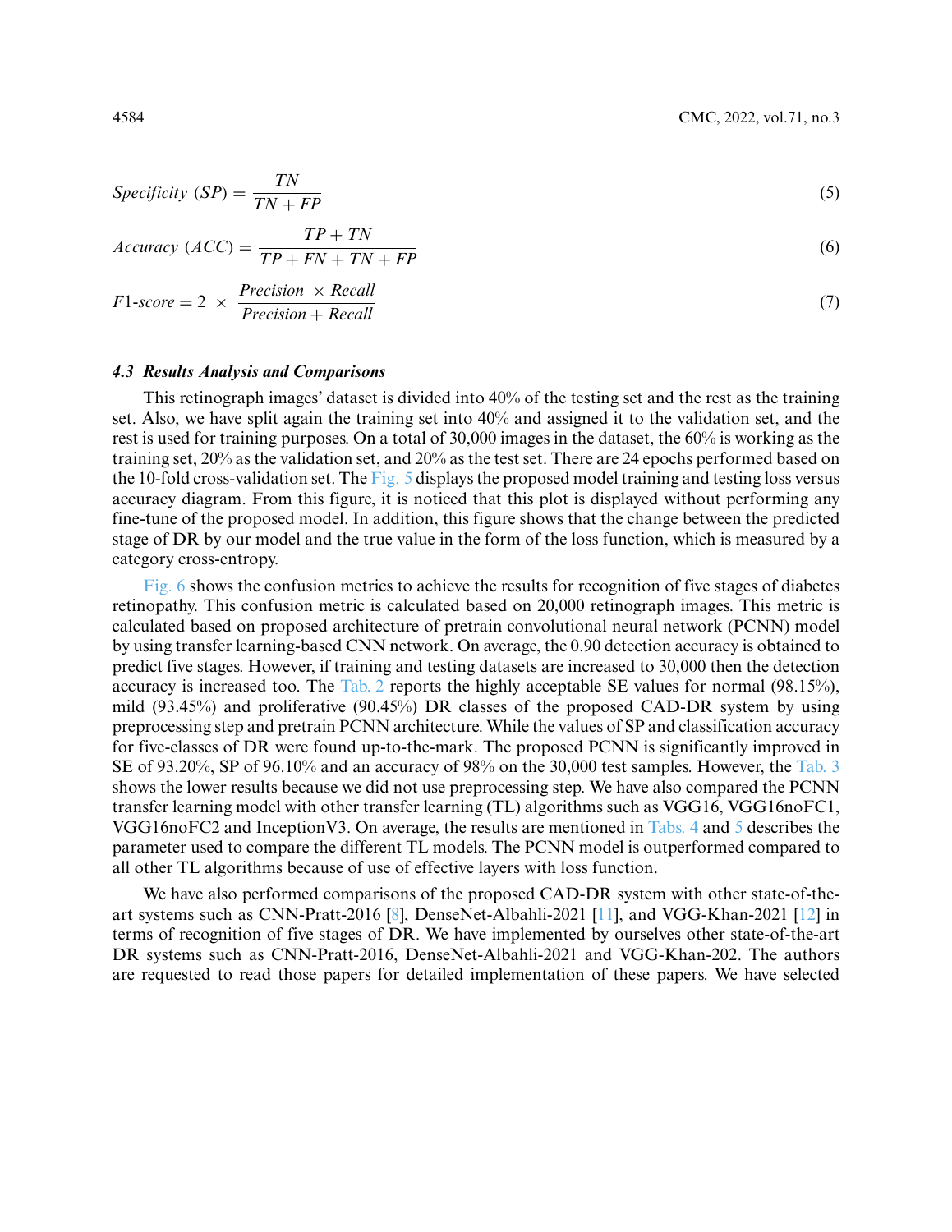these DR-related systems because those are closely related to our proposed CAD-DR system. Those comparisons are performed and evaluated based on different training and testing ratios on 30,000 test images. [Tab. 6](#page-13-2) indicates the performance of the proposed PCNN model that is outperformed compared to other systems for recognition of five stages of DR.



<span id="page-12-0"></span>**Figure 6:** Confusion metric of pretrain convolutional neural network (PCNN) model by using transfer learning-based CNN network on 20,000 retinograph images

<span id="page-12-1"></span>

|  |                                                        |  |  | <b>Table 3:</b> Performance of the proposed PCNN model for classification of five-class severity level |  |  |
|--|--------------------------------------------------------|--|--|--------------------------------------------------------------------------------------------------------|--|--|
|  | without preprocessing step on DR of 30,000 test images |  |  |                                                                                                        |  |  |

| Grades         | Severity level       | $SE(\%)$ | $SP(\%)$ | ACC (%) | F1-score |
|----------------|----------------------|----------|----------|---------|----------|
| $\mathbf{0}$   | Normal               | 91.15    | 97.70    | 89      | 89       |
|                | Mild NPDR            | 88.45    | 96.98    | 88      | 84       |
| 2              | <b>Moderate NPDR</b> | 84.55    | 93.30    | 85      | 81       |
| $\mathbf{3}$   | <b>Severe NPDR</b>   | 82.45    | 92.19    | 82      | 80       |
| $\overline{4}$ | PDR.                 | 80.45    | 92.31    | 81      | 78       |
|                | Average result       | 84.52    | 85.20    | 87.5    | 82.5     |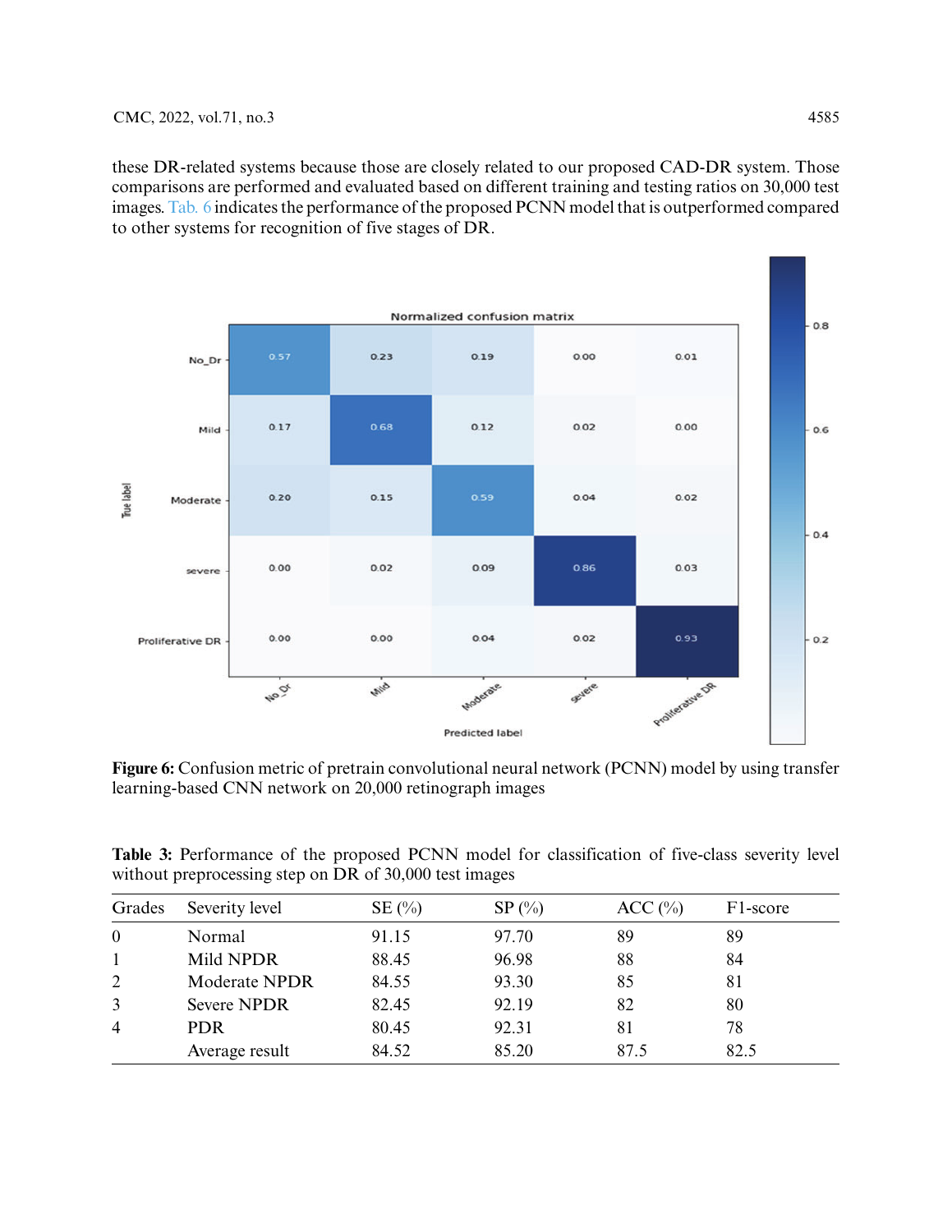| No.            | Models       | Layers | Pretrain | Learning rate | Fixed<br>momentum |
|----------------|--------------|--------|----------|---------------|-------------------|
|                | VGG16        | 16     | Yes      | 0.0001        | 0.9               |
| $\overline{2}$ | VGG16noFC1   | 15     | Yes      | 0.0001        | 0.9               |
| 3              | VGG16noFC2   | 15     | Yes      | 0.0001        | 0.9               |
| $\overline{4}$ | Inception V3 |        | Yes      | 0.0001        | 0.9               |

<span id="page-13-0"></span>**Table 4:** Comparison setup parameters to other state-of-the-art transfer learning algorithms

<span id="page-13-1"></span>**Table 5:** Performance comparisons of proposed PCNN art with different pre-trained CNN networks on 30,000 test images for five-class severity level of DR

| No.      | TL models   | $SE(\%)$ | $SP(\%)$ | ACC(%) |
|----------|-------------|----------|----------|--------|
|          | VGG16       | 80       | 82       | 83     |
| $\gamma$ | VGG16noFC1  | 88       | 79       | 85     |
| 3        | VGG16noFC2  | 78       | 90       |        |
| 4        | <b>PCNN</b> | 93       | 96       | 98     |

<span id="page-13-2"></span>**Table 6:** Performance comparisons of proposed PCNN art with different pre-trained CNN networks on 30,000 test images for five-class severity level of DR

| Cited              | Methods               | $SE(\%)$ | $SP(\%)$ | ACC(%) |
|--------------------|-----------------------|----------|----------|--------|
| $\lceil 8 \rceil$  | CNN-Pratt-2016        | 80       |          | 83     |
| $[11]$             | DenseNet-Albahli-2021 | 88       | 79       | 85     |
| $\lceil 12 \rceil$ | VGG-Khan-2021         | 78       | 90       |        |
| Proposed           | <b>PCNN</b>           | 93       | 96       | 98     |

# **5 Discussions**

Statistics show that many diabetic patients have a high probability of severe vision-loss by diabetic retinopathy (DR). In daily practice, ophthalmologists use non-mydriatic fundus images and Computer-aided diagnosis (CAD) programs for the early assessment/grade severity level of DR. Those earliest assessment of DR is based on the recognition of lesions related to DR. These DR-related lesions appear as unhealthy objects such as micro-aneurysms (MA's), exudates (EX's), hemorrhages (HEM's) and cotton wool spots (CWS) on the retinal surface in the fundus image. Manual segmentation and count of DR-related lesions by clinicians is a difficult and repetitive task. Moreover, the manual grading of DR requires extensive domain-expert knowledge and reader inter-/intra-class variability experience. As a result, several CAD systems have been developed in the past to recognize grades of DR in the clinical setting by digital retinograph images. However, those CAD systems assist ophthalmologists to better screening of patients. As a result, the CAD systems helps clinical experts to identify the early signs of eye-related abnormality, which is difficult to identify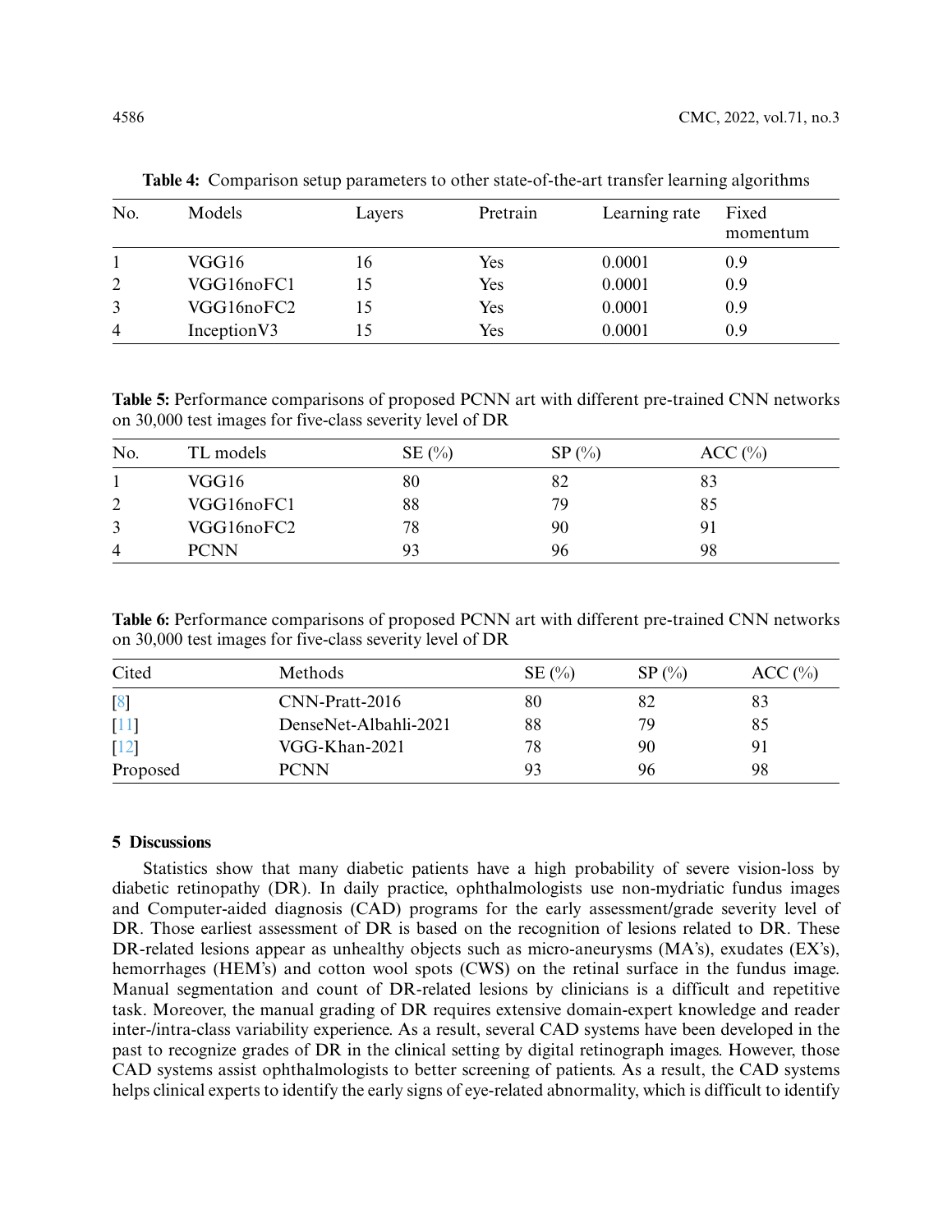by human naked eyes. It noticed that the DR is easily detected by a CAD system to grade the severitylevel by using image processing and machine-learning techniques [\[6\]](#page-16-4) on retinograph images. Nowadays, the CAD systems for recognition of grades of DR are affected by various factors such as (1) it is very much difficult to identify DR-related lesions and anatomical structure of retinograph, (2) it is also difficult to detect accurate and early stage of retinal structure because it changes during the time, and (3) there is a dire need to develop the effective and automatic CAD system to accurate screening of DR-related diseases. Thus, there is a dire need to make DR diagnosis on much larger datasets and to reduce the inter-reader variability.

Deep learning (DL) models especially deep convolution neural networks (CNN) have demonstrated outperform performance in the grading of DR severity levels in several datasets and settings compared to traditional hand-designed methods [\[6\]](#page-16-4). A data science platform named Kaggle launched a DR detection competition in 2015, the top-most competitors used different settings of CNN models on approximately 35,000 high-resolution labeled fundus images. They achieved that successful training of such CNN networks was based on the large size of annotated samples. In a previous study [\[7\]](#page-16-5), a CNN model was developed with data augmentation to classify DR into five stages such as normal, mild NPDR, moderate NPDR, severe NPDR, and proliferative PDR. Their model was trained on more than 100,000 labeled images, yielded comparable performance with a clinical expert. Similarly, Harry et al. in [\[8\]](#page-16-6) trained a 13-layer CNN model on 80,000 labeled images and obtained significant results in a classification of five severity-level of DR. Another study in [\[9\]](#page-16-7), a training procedure of CNN model was completed using 8,810 images and obtained comparable results with ophthalmologists. This presents a challenge in clinical practice, as the computational systems need thousands of labeled images to be feed to learn features, representing a time-consuming and expensive process. For a real-time scenario, a well-performing algorithm requires such as a fewer data-intensive CNN model that learns with a few labeled samples. Although, it observed that the previous CAD systems tried to detect DR-related lesions [\[10\]](#page-16-8) to recognize diabetic retinopathy. Those CAD systems have already been briefly described in the [Tab. 1.](#page-3-0)

To develop this CAD-DR system, a preprocessing step is performed in a perceptual-oriented color space to enhance the DR-related lesions and then a standard pre-train PCNN model is improved to get high classification results. The architecture of the PCNN model has three main phases. Firstly, the training process of the proposed PCNN is accomplished by using the expected gradient length (EGL) to decrease the image labeling efforts during the training of the CNN model. Secondly, the most informative patches and images were automatically selected using a few pieces of training labeled samples. Thirdly, the PCNN method generated useful masks for prognostication and identified regions of interest. Fourthly, the DR-related lesions related to the classification task such as micro-aneurysms, hemorrhages, and exudates were detected and then used for recognition of DR. The PCNN model is pre-trained on the publicly available Kaggle benchmark making use of a high-end graphical processor unit (GPU). The obtained results demonstrate that the CAD-DR system outperforms when compared to other latest, state-of-the-art systems in terms of sensitivity (SE), specificity (SP), and accuracy (ACC). On the test set of 30,000 images, the CAD-DR system obtained an average SE of 93.20%, SP of 96.10%, and ACC of 98%. Some of the example images are described in [Fig. 7](#page-15-0) that are correctly classified by proposed PCNN model. We have achieved good results based on several improvements to the CAD-DR system such as a preprocessing step is developed in a perceptual-oriented CIEL<sup>∗</sup> a∗ b∗ color space to enhance the contrast and adjust the light-illumination. A pretrain TL (DL) approach is used through expected gradient length (EGL) to eliminate the need of large number of labeled fundus images. This step reduces training efforts for CNN model. This result indicates that the proposed CAD-DR system is appropriate for the screening of the DR severity-levels.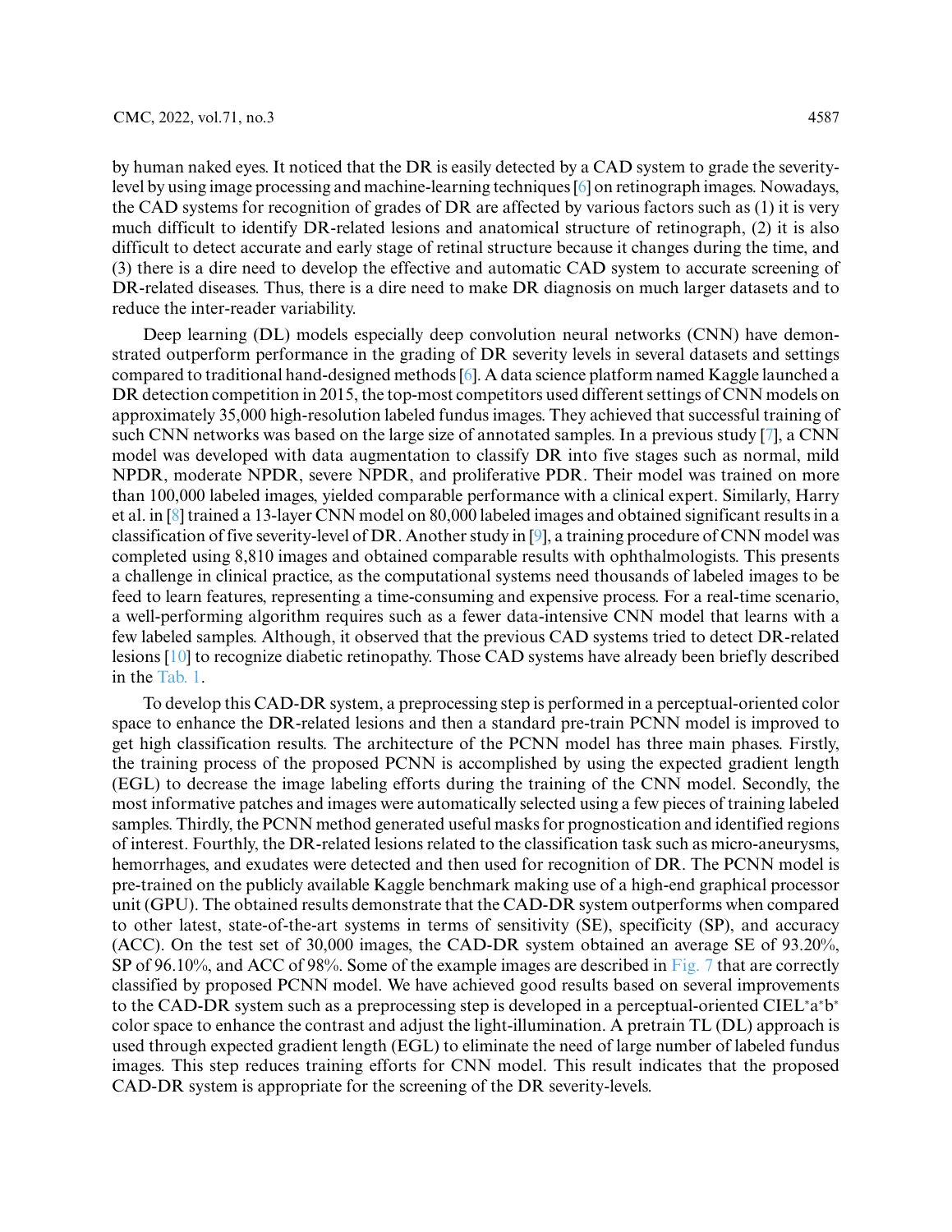

**Figure 7:** Fundus images depicting the five stages of diabetic retinopathy: (a) Without DR, (b) Mild, (c) Moderate, (d) Severe and (e) PDR

# <span id="page-15-0"></span>**6 Conclusions**

In this paper, a new pre-train scheme of the CNN model (PCNN) is presented to develop a label efficient training mechanism in the domain of retinal fundus images for diagnosis of DR. In addition, we have also developed a preprocessing step in a perceptual-oriented color space to enhance the contrast and adjust the light illumination. This proposed CAD-DR system is outperformed compared to other state-of-the-art systems on 30,000 retinograph images. The DR-related lesion patterns are identified by the proposed PCNN system into five classes. Moreover, an additional interpretation layer is utilized to identify those image areas that should be labeled by the clinical expert. In this paper, an improved computer-aided diagnosis (CAD) system to assist ophthalmologists was developed. The presented PCNN architecture was evaluated on 80 thousand fundus images, and the achieved results illustrate the feasibility of the presented grading system for DR-related lesion detection and classification of the five-class severity level of DR. PCNN system was found useful for human evaluation such as the high value of SE and SP rates. To complete this PCNN system, fast image analysis methods with stable interpretation are utilized. Upon completion of PCNN model training, the classification of DR stages was accomplished in 0.04 s. Keeping these conditions, the obtained SE and SP rates indicate that a vast majority of the images were accurately classified into one of the five-stages of DR. To the best of our knowledge, there is no previous CAD-DR model in the medical imaging field that works in harmony with CNN parameters to select the most informative patches and images. The proposed PCNN method is computationally challenged when dealing with large-scale data. This issue can be resolved with standard sampling techniques. As future work, the other existing deep-learning (DL) methods scheme can be utilized to train a CNN model detecting and classifying diabetic maculopathy on the large-scale annotated datasets.

**Acknowledgement:** The authors extend their appreciation to the Deanship of Scientific Research at Imam Mohammad Ibn Saud Islamic University for funding this work through Research Group no. RG-21-07-01.

**Consultant Works:** We would also like to thank Dr. M. Arfan Jaffar for serving as a consultant to critically reviewed the study proposal and participated in technical editing of the manuscript.

**Funding Statement:** Deanship of Scientific Research at Imam Mohammad Ibn Saud Islamic University for funding this work through Research Group no. RG-21-07-01.

**Conflicts of Interest:** The authors declare that they have no conflicts of interest to report regarding the present study.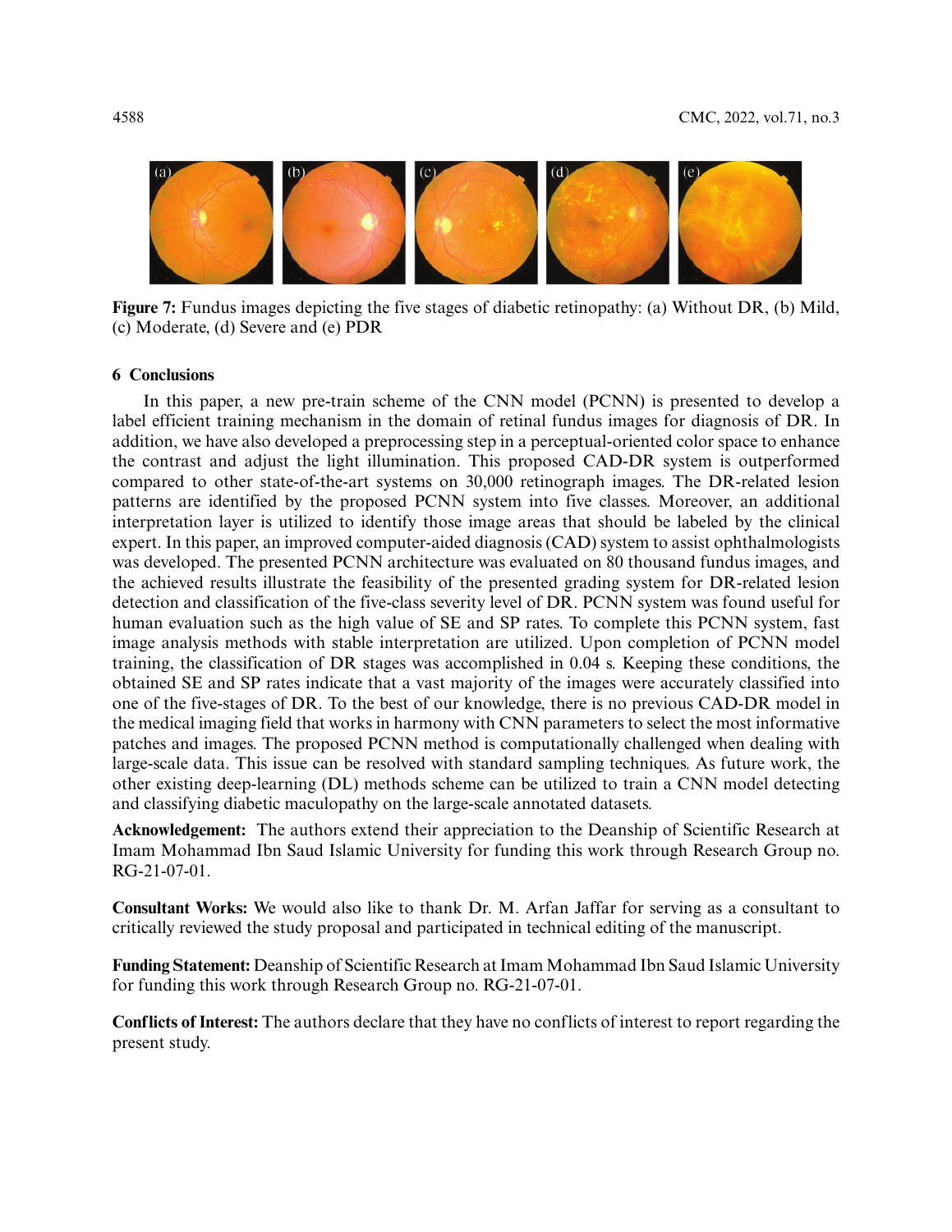#### **References**

- <span id="page-16-0"></span>[1] C. Ying, Z. Min, Z. Liang, Z. Lixin, K. Jian *et al.,* "Prevalence and risk factors for diabetic retinopathy in a cross-sectional population-based study from rural southern China: Dongguan eye study," *BMJ Open*, vol. 9, no. 9, pp. 1–10, 2019.
- <span id="page-16-1"></span>[2] D. S. W. Ting, G. C. M. Cheung and T. Y. Wong, "Diabetic retinopathy: Global prevalence, major risk factors, screening practices and public health challenges: A review," *Clinical & Experimental Ophthalmology*, vol. 44, no. 4, pp. 260–277, 2016.
- <span id="page-16-2"></span>[3] Q. Imran, M. Sharif, M. Yasmin, M. Raza and M. Y. Javed, "Computer aided systems for diabetic retinopathy detection using digital fundus images: A survey," *Current Medical Imaging Reviews*, vol. 12, no. 4, pp. 234–241, 2016.
- [4] Q. Imran, J. Ma and Q. Abbas, "Recent development on detection methods for the diagnosis of diabetic retinopathy," *Symmetry*, vol. 11, no. 6, pp. 1–34, 2019.
- <span id="page-16-3"></span>[5] Q. Abbas, I. Fondon, A. Sarmiento, S. Jiménez and P. Alemany, "Automatic recognition of severity level for diagnosis of diabetic retinopathy using deep visual features," *Medical & Biological Engineering & Computing*, vol. 55, no. 11, pp. 1959–1974, 2017.
- <span id="page-16-4"></span>[6] L. Zhixi, S. Keel, C. Liu, Y. He, W. Meng *et al.,* "An automated grading system for detection of visionthreatening referable diabetic retinopathy on the basis of color fundus photographs," *Diabetes Care*, vol. 41, no. 12, pp. 2509–2516, 2018.
- <span id="page-16-5"></span>[7] V. Gulshan, L. Peng, M. Coram, M. C. Stumpe, D. Wu *et al.,* "Development and validation of a deep learning algorithm for detection of diabetic retinopathy in retinal fundus photographs," *Jama*, vol. 316, no. 22, pp. 2402–2410, 2016.
- <span id="page-16-6"></span>[8] P. Harry, F. Coenen, D. M. Broadbent, S. P. Harding and Y. Zheng, "Convolutional neural networks for diabetic retinopathy," *Procedia Computer Science*, vol. 90, pp. 200–205, 2016.
- <span id="page-16-7"></span>[9] M. Raju, V. Pagidimarri, R. Barreto, A. Kadam, V. Kasivajjala *et al.,* "Development of a deep learning algorithm for automatic diagnosis of diabetic retinopathy," *Studies in Health Technology and Informatics*, vol. 245, pp. 559–563, 2017.
- <span id="page-16-8"></span>[10] Q. Abbas and M. E. Ibrahim, "DenseHyper: An automatic recognition system for detection of hypertensive retinopathy using dense features transform and deep-residual learning,"*Multimedia Tools and Applications*, vol. 79, no. 41, pp. 31595–31623, 2021.
- <span id="page-16-9"></span>[11] S. Albahli, T. Nazir, A. Irtaza and A. Javed, "Recognition and detection of diabetic retinopathy using densenet-65 based faster-rcnn," *Computers, Materials & Continua*, vol. 67, no. 2, pp. 1333–1351, 2021.
- <span id="page-16-10"></span>[12] Z. Khan, F. G. Khan, Z. U. A. Rehman, S. Shah *et al.,* "Diabetic retinopathy detection using VGG-NIN a deep learning architecture," *IEEE Access*, vol. 9, pp. 61408–61416, 2021.
- <span id="page-16-11"></span>[13] G. Thomas, A. Sampaul, Y. H. Robinson, E. G. Julie, V. Shanmuganathan *et al.,* "Intelligent prediction approach for diabetic retinopathy using deep learning based convolutional neural networks algorithm by means of retina photographs," *Computers, Materials & Continua*, vol. 66, no. 2, pp. 1613–1629, 2021.
- <span id="page-16-12"></span>[14] F. Nawaz, M. Ramzan, K. Mehmood, H. U. Khan, S. H. Khan *et al.,* "Early detection of diabetic retinopathy using machine intelligence through deep transfer and representational learning," *Computers, Materials & Continua*, vol. 66, no. 1, pp. 1631–1645, 2021.
- <span id="page-16-13"></span>[15] V. Sudha and T. R. Ganeshbabu, "A convolutional neural network classifier VGG-19 architecture for lesion detection and grading in diabetic retinopathy based on deep learning," *Computers, Materials & Continua*, vol. 66, no. 1, pp. 827–842, 2021.
- <span id="page-16-14"></span>[16] L. Qiao, Y. Zhu and H. Zhou, "Diabetic retinopathy detection using prognosis of microaneurysm and early diagnosis system for non-proliferative diabetic retinopathy based on deep learning algorithms," *IEEE Access*, vol. 8, pp. 104292–104302, 2021.
- <span id="page-16-15"></span>[17] Kaggle diabetic retinopathy detection competitiont. 2019. [Online]. Available: [https://www.kaggle.com/c/](https://www.kaggle.com/c/diabetic-retinopathy-detection) [diabetic-retinopathy-detection.](https://www.kaggle.com/c/diabetic-retinopathy-detection)
- <span id="page-16-16"></span>[18] Q. Imran, J. Ma and K. Shaheed, "A hybrid proposed fundus image enhancement framework for diabetic retinopathy," *Algorithms*, vol. 12, no. 1, pp. 1–14, 2019.